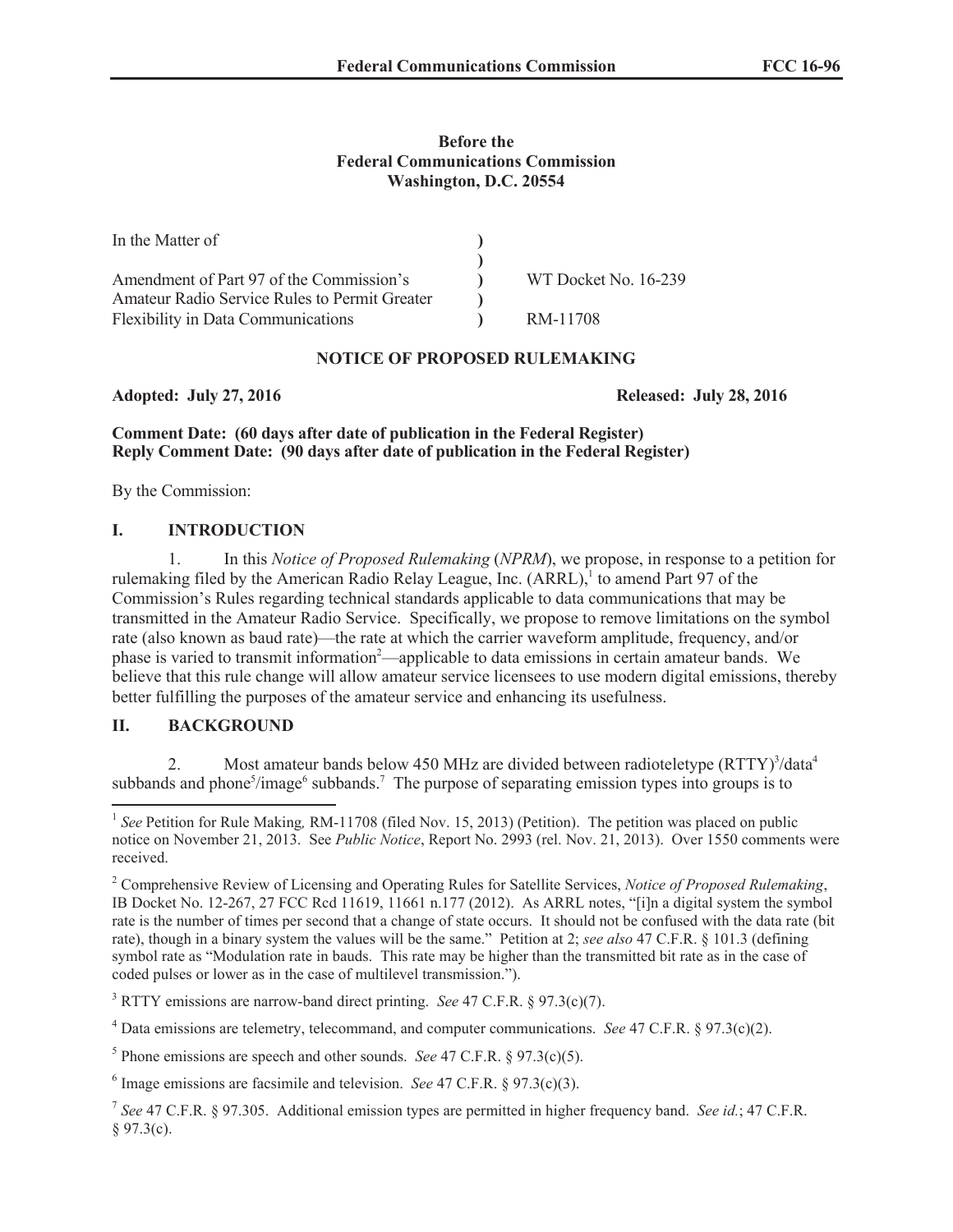relegate the transmission of certain inharmonious emission types to different segments of amateur service frequency bands,<sup>8</sup> while still allowing great flexibility in the types of emissions that may be transmitted by amateur stations.<sup>9</sup> Additional standards and limitations applicable to each band or subband are set forth in Section 97.307(f) of the Commission's Rules.<sup>10</sup>

3. The limitations on RTTY and data transmissions below 450 MHz vary depending on the frequency band, and on whether the digital code used to encode the signal being transmitted is one of the codes specified in Section 97.309(a) of the Commission's Rules—Baudot,<sup>11</sup> AMTOR,<sup>12</sup> and ASCII<sup>13</sup> (the "specified digital codes"). Section 97.307(f) limits the symbol rate for the specified digital codes, and the bandwidth for unspecified digital codes, as follows: the specified digital codes may be used with a symbol rate not exceeding 300 bauds for frequencies below 28 MHz (except the 60 meter (5.3305-5.4064 MHz) band<sup>14</sup>), and 1200 bauds in the 10 meter (28-29.7 MHz) band;<sup>15</sup> in the 6 meter (50-54 MHz) and 2 meter (144-148 MHz) bands, the specified digital codes may be used with a symbol rate not exceeding 19.6 kilobauds, and unspecified digital codes may be used with a bandwidth not exceeding 20 kilohertz;<sup>16</sup> in the 1.25 meter (219-225 MHz) and 70 centimeter (420-450 MHz) bands, the specified digital codes may be used with a symbol rate not exceeding 56 kilobauds, and unspecified digital codes may be used with a bandwidth not exceeding 100 kilohertz.<sup>17</sup> An amateur station transmitting a RTTY or data emission using one of the specified digital codes may use any technique whose technical characteristics have been documented publicly, such as CLOVER, G-TOR, or PACTOR, for the purpose of facilitating communications. 18

4. The baud rate limits were adopted in 1980, when the Commission amended the rules to specify ASCII as a permissible digital code. The Commission adopted the limits so that ASCII signals

<sup>13</sup> *See* 47 C.F.R. § 97.309(a)(3) ("the 7-unit International Alphabet No. 5, code defined in ITU-T Recommendation T.50 (commonly known as 'ASCII')").

<sup>14</sup> In the 60 meter (5.3305-5.4064 MHz) band, there is no maximum symbol rate but bandwidth is limited to 2.8 kilohertz for data and 60 hertz for RTTY. *See* 47 C.F.R. § 97.307(f)(14).

<sup>15</sup> 47 C.F.R. § 97.307(f)(3), (4). For frequency-shift keying, the frequency shift between mark and space must not exceed one kilohertz.

 $^{16}$  47 C.F.R. § 97.307(f)(5).

 $17$  47 C.F.R. § 97.307(f)(6), (13).

<sup>8</sup> *See* Reorganization and Deregulation of Part 97 of the Rules Governing the Amateur Radio Services, *Notice of Proposed Rule Making*, PR Docket No. 88-139, 3 FCC Rcd 2076, 2078 ¶ 19 (1988).

<sup>9</sup> *See* Reorganization and Deregulation of Part 97 of the Rules Governing the Amateur Radio Services, *Report and Order*, PR Docket No. 88-139, 4 FCC Rcd 4719, 4719 **[2, 4720 [9 (1989)**.

<sup>10</sup> *See* 47 C.F.R. § 97.307(f).

<sup>&</sup>lt;sup>11</sup> *See* 47 C.F.R. § 97.309(a)(1) ("the 5-unit, start-stop, International Telegraph Alphabet No. 2, code defined in ITU-T Recommendation F.1, Division C (commonly known as 'Baudot')").

<sup>&</sup>lt;sup>12</sup> *See* 47 C.F.R. § 97.309(a)(2) ("the 7-unit code specified in ITU-R Recommendations M.476-5 and M.625-3 (commonly known as 'AMTOR')").

<sup>&</sup>lt;sup>18</sup> 47 C.F.R. § 97.309(a)(4). CLOVER, G-TOR, and PACTOR are different techniques used to increase the efficiency of digital communications. Amendment of the Amateur Service Rules to Clarify Use of CLOVER, G-TOR, and PacTOR Digital Codes, *Order*, 10 FCC Rcd 11044, 11044 n.2 (WTB 1995).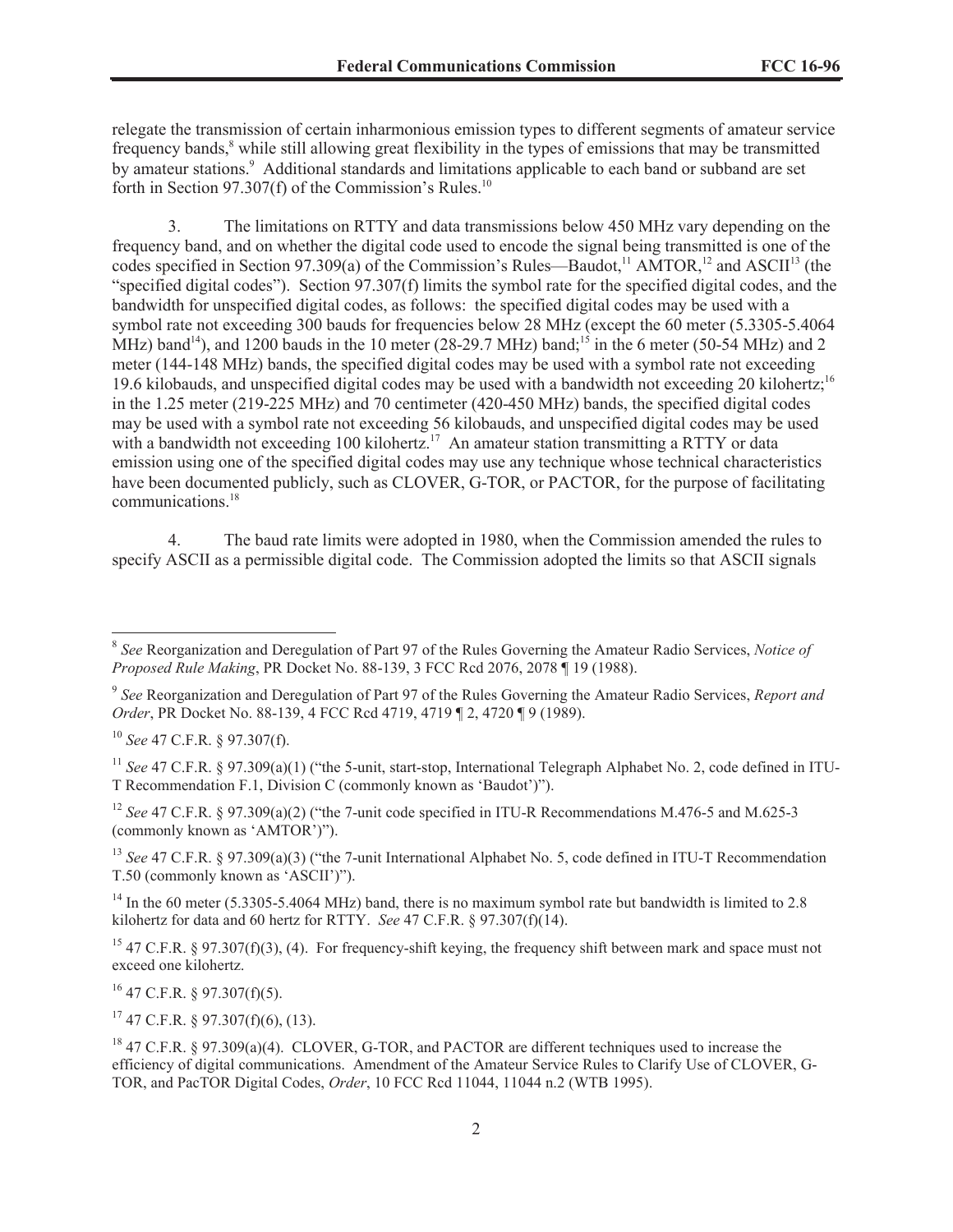would occupy no more spectrum than traditional radioteleprinter signals associated with the use of Baudot code.<sup>19</sup>

5. The ARRL Petition requests that the Commission remove all of the symbol rate limits, and add a bandwidth limitation for RTTY and data emissions in the medium frequency (MF) and high frequency (HF) bands (*i.e.*, below 30 MHz) of 2.8 kilohertz.<sup>20</sup> It argues that the symbol rate limits are outdated, and hamper or preclude amateur radio experimentation with modern data transmission protocols that are available and in active use in other radio services.<sup>21</sup>

# **III. DISCUSSION**

6. *Symbol rate limit*. We tentatively agree with ARRL that the baud rate limits should be eliminated, and propose to amend Part 97 accordingly. As ARRL notes, digital emissions were "in their early stages and experimentation with them was limited" at that time,<sup>22</sup> and "the state of the art in HF digital communications has advanced substantially" since then.<sup>23</sup> Indeed, the Commission observed in 1993 that "as technology progresses the rules may become unnecessarily restrictive, particularly with regard to the permissible baud rate."<sup>24</sup> For example, ARRL points out that PACTOR 3, which has a data rate of up to 3600 bits per second and a symbol rate of 100 bauds, is permitted in the HF bands; but PACTOR 4, which is capable of a data rate of 5800 bits per second without occupying any more spectrum, is prohibited at HF by the current rules because it has a symbol rate of  $1800$  bauds.<sup>25</sup> Thus, ARRL argues, the current baud rate limits permit, if not actually encourage, inefficient spectrum utilization.<sup>26</sup>

7. Many commenters agree that the baud rate restriction should be eliminated, and we seek comment on the reasons supporting such a view. For example, one commenter states that "part of the purpose of the amateur radio service is the advancement of radio and communications technology. Denying the ability to research and implement higher symbol rates directly contradicts the very purpose for amateur radio."<sup>27</sup> Another commenter notes that "[t]he rest of the amateur radio operators in the world do not have this restrictive symbol rate requirement that is in the current Part 97"<sup>28</sup> and eliminating this restriction will allow the Emergency Communications Community to "benefit by being better able to meet its mission.<sup>229</sup> Many commenters cite permitting PACTOR 4 at HF as a reason for changing the

<sup>21</sup> *See id.* at 1-2.

<sup>25</sup> *See id.* at 8.

<sup>26</sup> *Id.* at 3.

<sup>28</sup> David J. Struebel Comments at 1.

<sup>19</sup> *See* Deregulation of Part 97 of the Rules Regarding Emissions Authorized in the Amateur Service, *Third Report and Order*, Docket No. 20777, 45 Fed. Reg. 8990, 8991 ¶ 4 (1980) (*ASCII Report and Order*).

<sup>20</sup> *See* Petition at 1.

<sup>22</sup> *See id.* at 4.

<sup>&</sup>lt;sup>23</sup> *Id.* at 2; *see also id.* at 8 ("modern digital emissions are capable of much more accurate and reliable transmissions at greater speeds with much less bandwidth than in 1980").

<sup>24</sup> *See* Allocation of the 219-220 MHz Band for Use by the Amateur Radio Service, *Notice of Proposed Rule Making*, ET Docket No. 93-40, 8 FCC Rcd 2352, 2356 ¶ 30 (1993).

<sup>27</sup> Richard B. Emerson Comments at 1; *see also* James Edwin Whedbee Comments at 1; John B. Johnston Comments at 1; Jim Jones Comments at 1.

<sup>29</sup> George Roth Comments at 1; *see also* Don West, Communications Director for the Response Division of the Indiana Department of Homeland Security, Comments at 1 ("expanding the bandwidth [sic] of digital (continued….)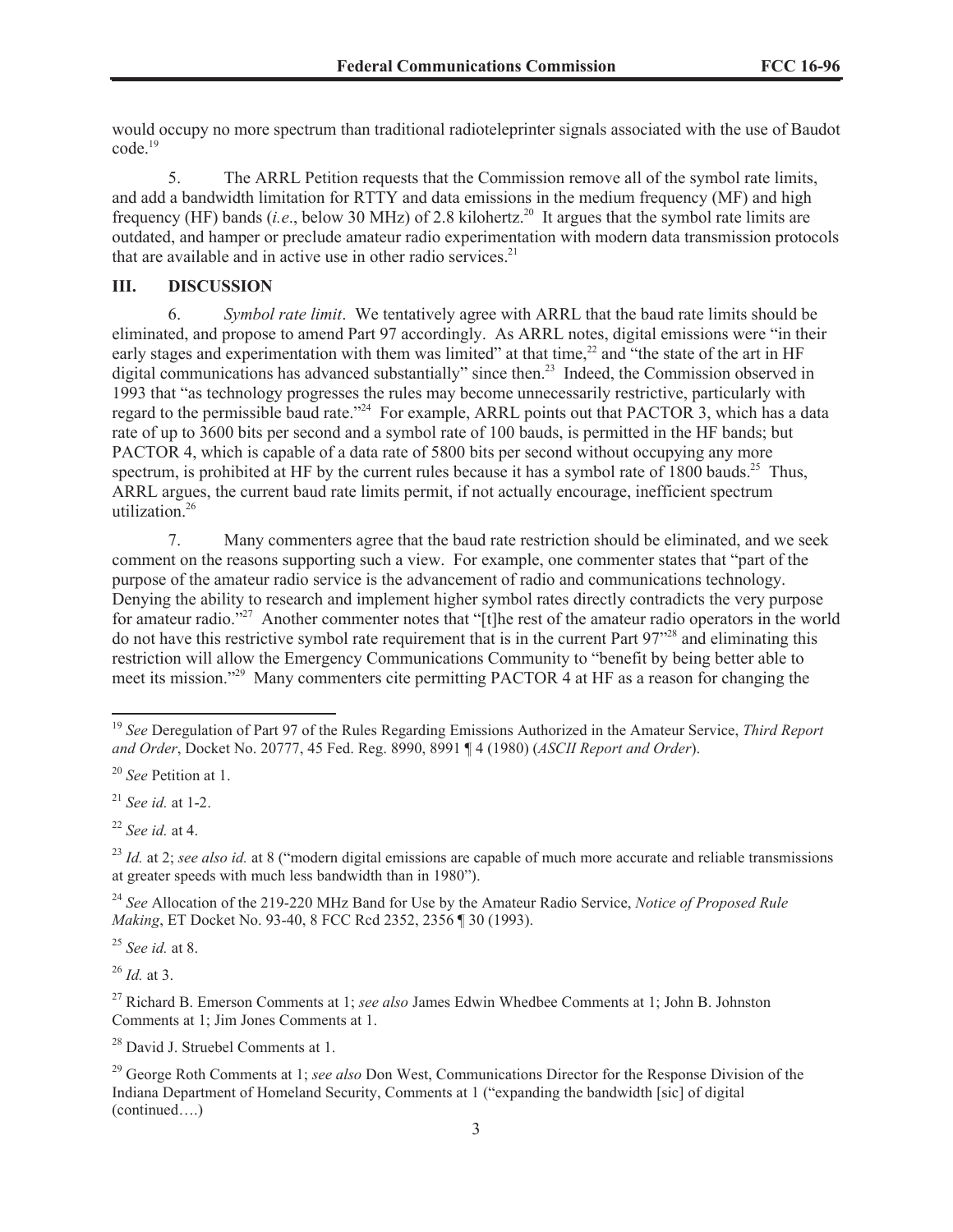rule, particularly to facilitate more efficient transmission of emergency communications.<sup>30</sup> Other commenters, however, are concerned that facilitating faster data throughput will actually increase congestion by encouraging the transmission of larger amounts of data and new types of content.<sup>31</sup>

8. We tentatively agree that a baud rate restriction has become unnecessary due to advances in modulation techniques, and no longer serves a useful purpose. Our rules do not impose a symbol rate limit on data emissions in any other amateur bands or in any other radio service. In addition, removing the baud rate restriction could encourage individuals to more fully utilize the amateur service in experimentation and could promote innovation, more efficient use of the radio spectrum currently allocated to the amateur service, and the ability of the amateur service to support public safety efforts in the event of an emergency. Facilitating the ability of the amateur service to transmit and experiment with technologies currently used in consumer and commercial products furthers this goal.<sup>32</sup> Consequently, we propose to remove the baud rate limits in Section 97.307(f). We seek comment on this proposal. In particular, we seek comment on whether eliminating the baud rate limits would improve amateur communications, or would instead increase congestion. To the extent the elimination of the baud rate limits is likely to increase congestion, we seek comment on whether the costs of such an increase are outweighed by the benefits that are likely to flow from the elimination of the limits, and whether there are ways to mitigate these costs without losing the benefits of the proposed initiative. More generally, we seek comment on whether there are other costs and benefits to the proposal and, when weighing all the factors, whether the benefits of the proposal outweigh its costs. Commenters opposed to eliminating the baud rate limits should also explain whether their concerns relate to all of the bands at issue, or only certain spectrum.

9. *Data emission bandwidth limitation*. We decline, however, to propose to add a 2.8 kilohertz bandwidth limitation for RTTY and data emissions in the MF/HF bands as requested by the ARRL Petition. ARRL concedes that the question of whether a bandwidth limitation is necessary is "reasonably debatable,"<sup>33</sup> but proposes the limitation because it "may be necessary in order to ensure equitable and efficient sharing among Amateur licensees of very limited and heavily used Amateur Radio spectrum (especially at HF)."<sup>34</sup> It cites the 60 meter band as precedent for imposing a 2.8 kilohertz bandwidth limitation on data emissions, which ARRL states "would accommodate the HF data emissions that are in common use today."<sup>35</sup> The commenters who support eliminating the baud rate restriction also generally agree with the ARRL's requested 2.8 kilohertz bandwidth limitation,<sup>36</sup> but others who support (Continued from previous page)

communications in the Amateur radio HF spectrum would likely result in a significant increase in the number of citizens and emergency management agencies which would still have access to email during a significant disruption of Internet service, potentially saving a significant number of lives and property").

<sup>30</sup> *See*, *e.g.*, David Freitag Comments at 1.

<sup>31</sup> *See*, *e.g.*, Richard E. Stealey, BSEE (Stealey) Comments at 2; John Hestenes Comments at 1.

<sup>32</sup> See Amendment of the Amateur Service Rules to Provide for Greater Use of Spread Spectrum Communication Technologies, *Report and Order*, WT Docket No. 97-12, 15 FCC Rcd 1481, 1481 ¶ 1 (1999); *ASCII Report and Order*, 45 Fed. Reg. at 8990 ¶ 1.

<sup>33</sup> *See* Petition at 11.

<sup>34</sup> *Id.* at 2; *see also id.* at 10-11 ("Notwithstanding the ideals of allowing higher HF data rates and facilitating experimentation with data emissions, and notwithstanding the fact that there are commercial and military interests in use of data emissions at HF that would allow higher HF data rates absent any bandwidth limitation, ARRL seeks to balance the laudable goal of minimal regulation in this instance against the need for equitable access to limited spectrum by hundreds of thousands of Amateur licensees….").

<sup>35</sup> *See id.* at 3, 11.

<sup>36</sup> *See*, *e.g.*, A.C. Fulcher Comments at 1; James Carter Comments at 1.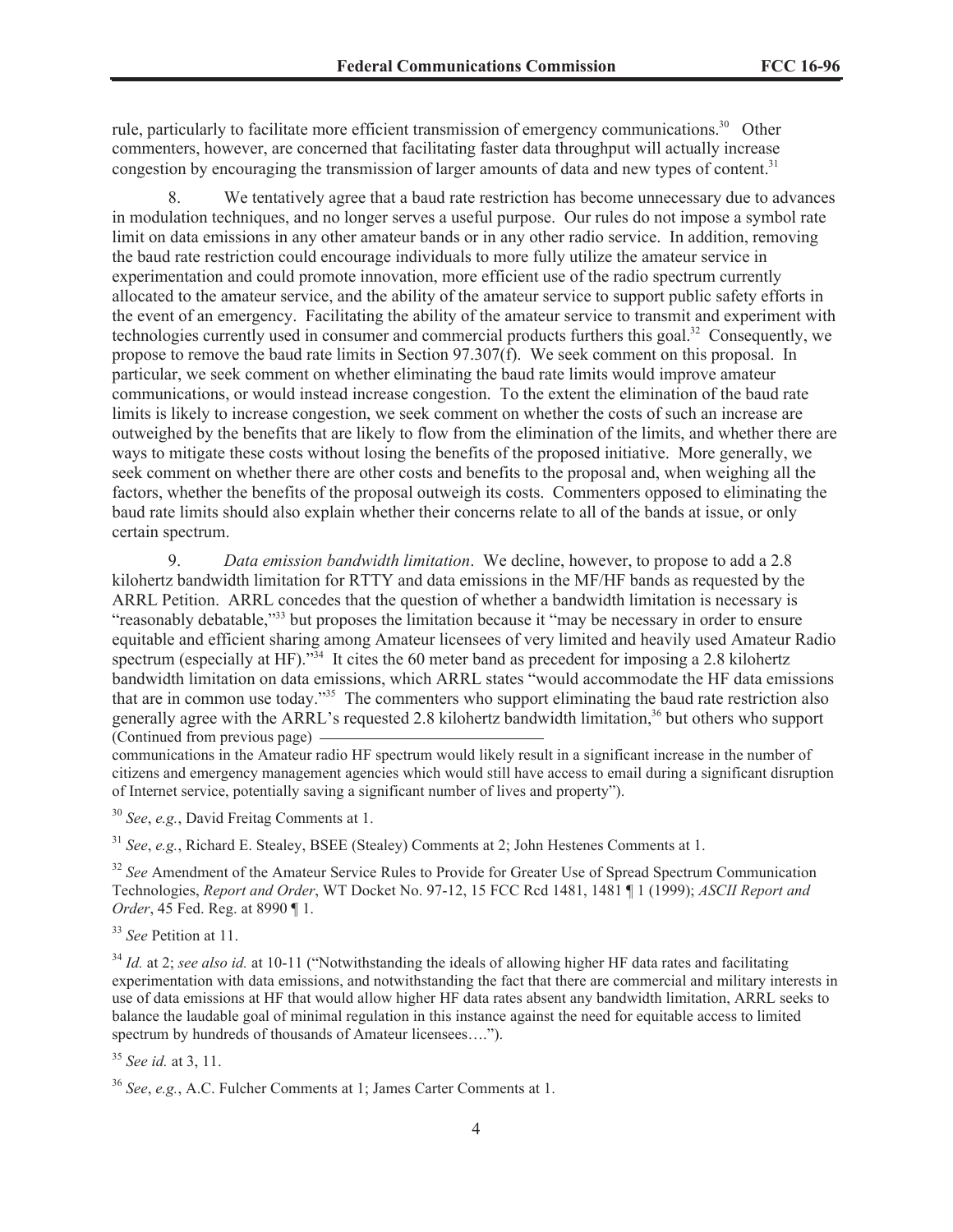eliminating the baud rate restriction favor a narrower bandwidth limitation in order to protect lowbandwidth modes of communication.<sup>37</sup>

10. After reviewing the record, we tentatively conclude that a specific bandwidth limitation for RTTY and data emissions in the MF/HF bands is not necessary. We note that only the digital codes specified in Section 97.309(a) may be used for MF/HF data emissions, and our rules do not impose any specific bandwidth limitation on use of the specified digital codes in any frequency band other than the 60 meter band. The 60 meter band cited by ARRL is a special case, however, given that amateur operators are permitted to operate only on specific frequencies rather than across the entire band,<sup>38</sup> and are permitted to use only particular data and RTTY emission designators,<sup>39</sup> in order to protect primary Federal voice operations in the band.<sup>40</sup> Section 97.307(a) of the Commission's Rules already provides that no amateur station transmission shall occupy more bandwidth than necessary for the information rate and emission type being transmitted, in accordance with good amateur practice,  $\frac{4}{1}$  and Section 97.307(c) already prohibits interference from spurious emissions (*i.e.*, emissions outside the necessary bandwidth $42$ ).<sup>43</sup> The methods to be used in calculating the necessary bandwidth of various emissions are specified in Section 2.202 of the Commission's Rules.<sup>44</sup> We tentatively conclude that such rules are sufficient to help protect against inefficient use or other abuse of the spectrum identified by commenters, and will accomplish ARRL's stated reason for proposing a bandwidth limitation of facilitating sharing among amateur licensees.<sup>45</sup>

11. We also observe that while a 2.8 kilohertz bandwidth limitation would accommodate HF data emissions that are in common use today, such a limitation could, at the same time, undermine the goal—fundamental to the amateur service—of encouraging advances in technology if amateur radio

<sup>38</sup> *See* 47 C.F.R. § 97.305(c).

<sup>43</sup> *See* 47 C.F.R. § 97.307(c).

 $44$  47 C.F.R. § 2.202(b)-(g).

<sup>37</sup> *See*, *e.g.*, Martin Allred Comments at 1; *see also* Denton Hyder Comments at 1; Mile High DX Association Comments at 1; Robert D. Underwood Comments at 1; Sam Leslie Comments at 1 (noting "the 2.8 KHz bandwidth proposal … is the same bandwidth as a SSB [single-sideband voice] signal and it is incompatible with narrowband, typically less that 500 Hz wide signals, in the digital portions of our bands"); Stealey Comments at 1 ("the rationale for selecting 2.8 KHz (that it is in use on the 60 meter band) has no merit whatsoever when we are talking about narrowband portions of bands such as 20 and 40 meters").

<sup>39</sup> *See* 47 C.F.R. § 97.307(f)(14)(i). An emission designator describes an emission's characteristics. A minimum of three symbols is used to describe the basic characteristics of the radio emission. *See* 47 C.F.R. § 2.201(b). The first symbol designates the type of modulation of the main carrier. The second symbol designates the nature of the signal modulating the main carrier. The third symbol designates the type of information to be transmitted.

<sup>40</sup> These limitation were requested by the National Telecommunications and Information Administration. *See*  Amendment of Parts 2 and 97 of the Commission's Rules to Facilitate Use by the Amateur Radio Service of the Allocation at 5 MHz, *Report and Order*, ET Docket No. 10-98, 26 FCC Rcd 16551, 16552 ¶ 5, 16559 ¶ 27 (2011) (*5 MHz Report and Order*). We do not propose to change these limitations.

<sup>41</sup> *See* 47 C.F.R. § 97.307(a). In addition, emissions must be confined to the RTTY/data subband. *See* 47 C.F.R. § 97.307(b).

<sup>42</sup> *See* 47 C.F.R. § 97.3(a)(43).

<sup>45</sup> *Cf. 5 MHz Report and Order*, 26 FCC Rcd at 16559 ¶ 26 (noting, in connection with amending the rules to permit PACTOR 3 in the 60 meter band, that any potential disruption can be minimized by careful operating practices).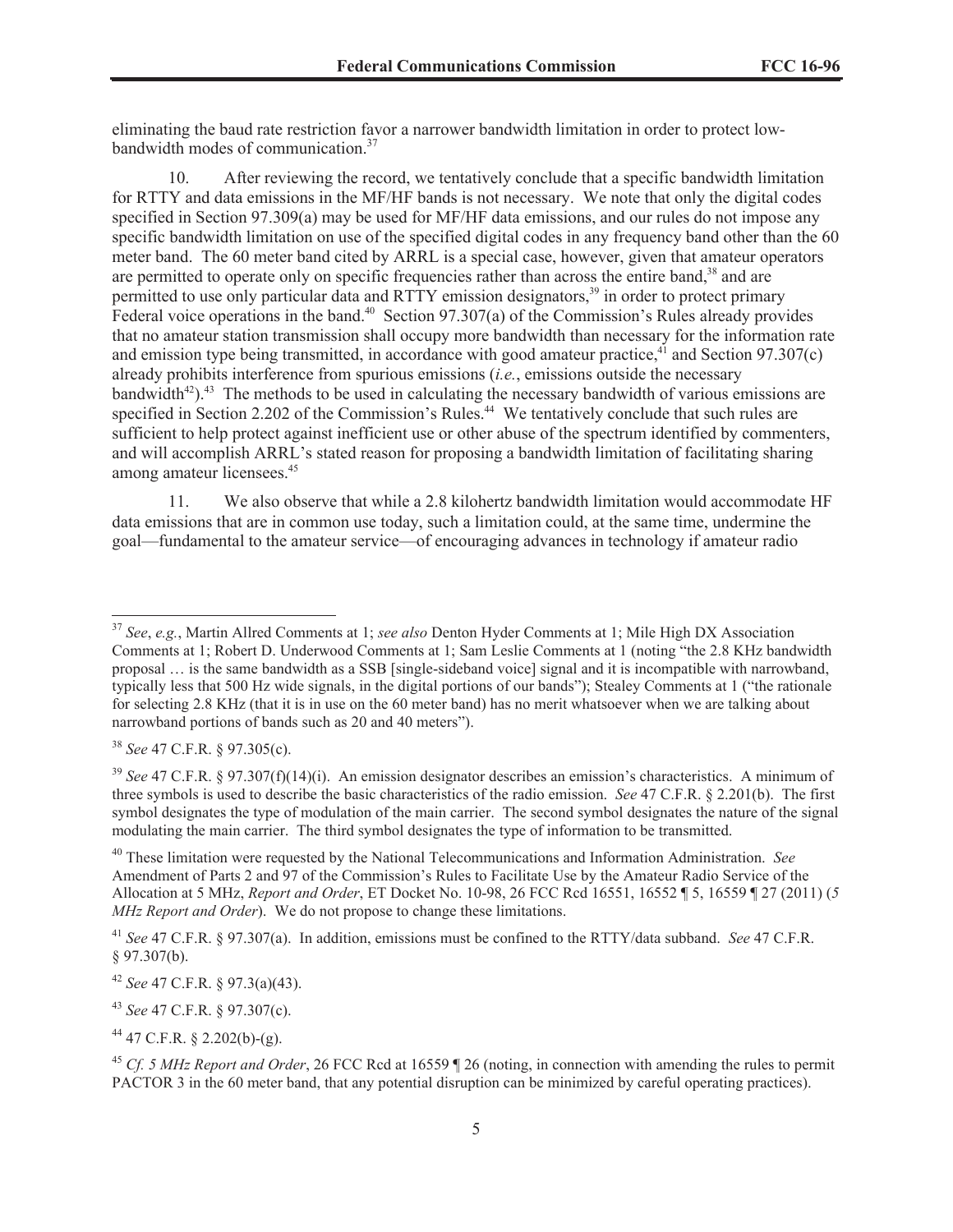operators were thereby prevented from stepping beyond today's radio science.<sup>46</sup> Imposing a maximum bandwidth would result in a loss of flexibility to develop and improve technologies as licensees' operating interests change and new technologies are developed.<sup> $47$ </sup> We seek comment on these tentative conclusions.

12. While we tentatively conclude that a specific bandwidth limitation for RTTY and data emissions in the MF/HF bands is not necessary, we nonetheless request comment on whether we should establish emission bandwidth standards for amateur service MF/HF RTTY and data emissions. Commenters favoring such action should address what the maximum bandwidth should be, the basis for the particular limitation the commenter proposes, and whether the limit should apply across the bands or only in particular subbands. Commenters should explain the grounds for departing from the generally applicable standards.

#### **IV. CONCLUSION**

13. In summary, we believe that the public interest may be served by revising the amateur service rules to eliminate the current baud rate limitations for data emissions consistent with ARRL's Petition to allow amateur service licensees to use modern digital emissions, thereby furthering the purposes of the amateur service and enhancing the usefulness of the service. We do not, however, propose a bandwidth limitation for data emissions in the MF and HF bands to replace the baud rate limitations, because the rules' current approach for limiting bandwidth use by amateur stations using one of the specified digital codes to encode the signal being transmitted appears sufficient to ensure that general access to the band by licensees in the amateur service does not become unduly impaired.

## **V. PROCEDURAL MATTERS**

14. *Initial Regulatory Flexibility Certification*. The Regulatory Flexibility Act (RFA)<sup>48</sup> requires an initial regulatory flexibility analysis to be prepared for notice and comment rulemaking proceedings, unless the agency certifies that "the rule will not, if promulgated, have a significant economic impact on a substantial number of small entities."<sup>49</sup> The RFA generally defines the term "small entity" as having the same meaning as the terms "small business," "small organization," and "small governmental jurisdiction."<sup>50</sup> In addition, the term "small business" has the same meaning as the term

<sup>46</sup> *See* 47 C.F.R. § 97.1(b) (listing "[c]ontinuation and extension of the amateur's proven ability to contribute to the advancement of the radio art" as one of the fundamental purposes of the amateur service).

<sup>&</sup>lt;sup>47</sup> Mark Miller, *Order*, 23 FCC Rcd 7449, 7454 | 11 (WTB MD 2008) (denying rulemaking petition proposing to replace symbol rate limits on HF data emissions with bandwidth limitations); Rulemaking under Part 97 of the Communications Act of 1934, as Amended to Establish Technical Standards for Certain Amateur Radio Telephony Transmissions, *Order*, 19 FCC Rcd 22815, 22818 ¶ 9 (WTB PSCID 2004) (denying rulemaking petition proposing to impose 2.8 kilohertz bandwidth limitation on J3E emissions below 30 MHz, as inconsistent with the Commission's objective of encouraging the experimental aspects of amateur radio service); *see also* Amendment of Part 97 of the Commission's Rules Governing the Amateur Radio Services, *Report and Order*, WT Docket No. 04- 140, 21 FCC Rcd 11643, 11653 ¶ 19 (2006) (clarifying that the Commission did not intend to impose a new bandwidth limitation on data emissions when it amended the rules to permit image emissions in data bands, but subject to a bandwidth limitation).

<sup>48</sup> *See* 5 U.S.C. § 603. The RFA, *see* 5 U.S.C. § 601-612, has been amended by the Small Business Regulatory Enforcement Fairness Act of 1996 (SBREFA), Pub. L. No. 104-121, Title II, 110 Stat. 857 (1996).

<sup>49</sup> *See* 5 U.S.C. § 605(b).

<sup>50</sup> *See* 5 U.S.C. § 601(6).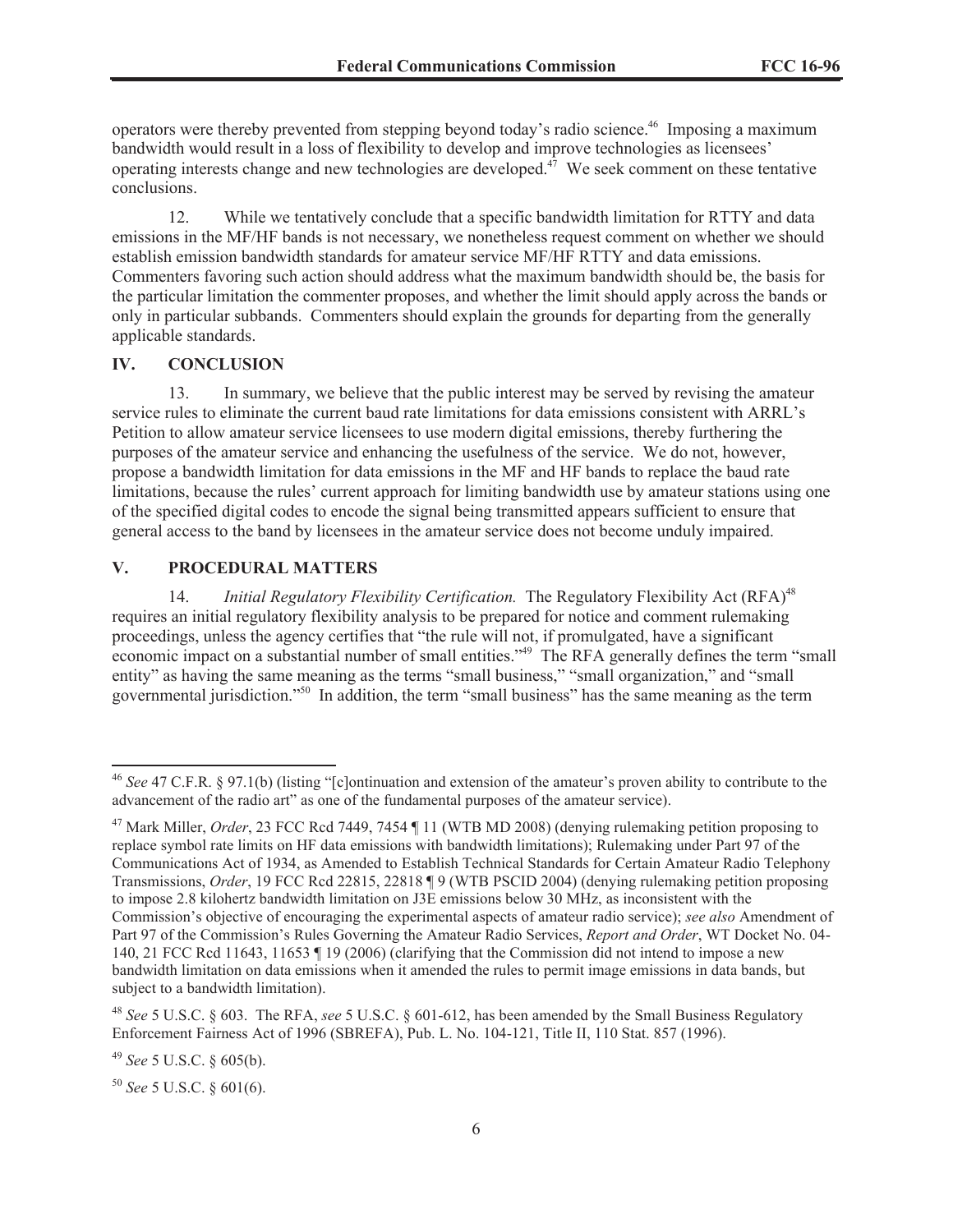"small business concern" under the Small Business Act.<sup>51</sup> A "small business concern" is one which: (1) is independently owned and operated; (2) is not dominant in its field of operation; and (3) satisfies any additional criteria established by the Small Business Administration (SBA).<sup>52</sup>

15. In the *NPRM*, we propose to amend the amateur service rules to change a technical rule applicable to data emissions that an amateur radio operator may use in his or her communications with other amateur radio operators. Because "small entities," as defined in the RFA, do not include a "person" as the term is used in this proceeding or an individual, the proposed rules do not apply to "small entities." Rather, they apply exclusively to individuals who hold certain Commission authorizations. Therefore, we certify that the proposal in this *NPRM*, if adopted, will not have a significant economic impact on a substantial number of small entities. The Commission will send a copy of the *NPRM*, including a copy of this Initial Regulatory Flexibility Certification, to the Chief Counsel for Advocacy of the SBA.<sup>53</sup> This initial certification will also be published in the Federal Register.<sup>54</sup>

16. *Paperwork Reduction Analysis*. This document does not contain proposed information collection(s) subject to the Paperwork Reduction Act of 1995 (PRA), Public Law 104-13. In addition, therefore, it does not contain any new or modified information collection burden for small business concerns with fewer than 25 employees, pursuant to the Small Business Paperwork Relief Act of 2002, Public Law 107-198, *see* 44 U.S.C. 3506(c)(4).

17. *Ex Parte Presentations.* The proceeding this Notice initiates shall be treated as a "permit-but-disclose" proceeding in accordance with the Commission's *ex parte* rules.<sup>55</sup> Persons making *ex parte* presentations must file a copy of any written presentation or a memorandum summarizing any oral presentation within two business days after the presentation (unless a different deadline applicable to the Sunshine period applies). Persons making oral *ex parte* presentations are reminded that memoranda summarizing the presentation must (1) list all persons attending or otherwise participating in the meeting at which the *ex parte* presentation was made, and (2) summarize all data presented and arguments made during the presentation. If the presentation consisted in whole or in part of the presentation of data or arguments already reflected in the presenter's written comments, memoranda or other filings in the proceeding, the presenter may provide citations to such data or arguments in his or her prior comments, memoranda, or other filings (specifying the relevant page and/or paragraph numbers where such data or arguments can be found) in lieu of summarizing them in the memorandum. Documents shown or given to Commission staff during *ex parte* meetings are deemed to be written *ex parte* presentations and must be filed consistent with rule 1.1206(b). In proceedings governed by rule 1.49(f) or for which the Commission has made available a method of electronic filing, written *ex parte* presentations and memoranda summarizing oral *ex parte* presentations, and all attachments thereto, must be filed through the electronic comment filing system available for that proceeding, and must be filed in their native

<sup>51</sup> *See* 5 U.S.C. § 601(3) (incorporating by reference the definition of "small business concern" in the Small Business Act, 15 U.S.C. § 632). Pursuant to 5 U.S.C. § 601(3), the statutory definition of a small business applies "unless an agency, after consultation with the Office of Advocacy of the Small Business Administration and after opportunity for public comment, establishes one or more definitions of such term which are appropriate to the activities of the agency and publishes such definition(s) in the Federal Register."

<sup>52</sup> *See* 15 U.S.C. § 632.

<sup>53</sup> *See* 5 U.S.C. § 605(b).

<sup>54</sup> *See id.*

<sup>55</sup> 47 C.F.R. §§ 1.1200 *et seq.*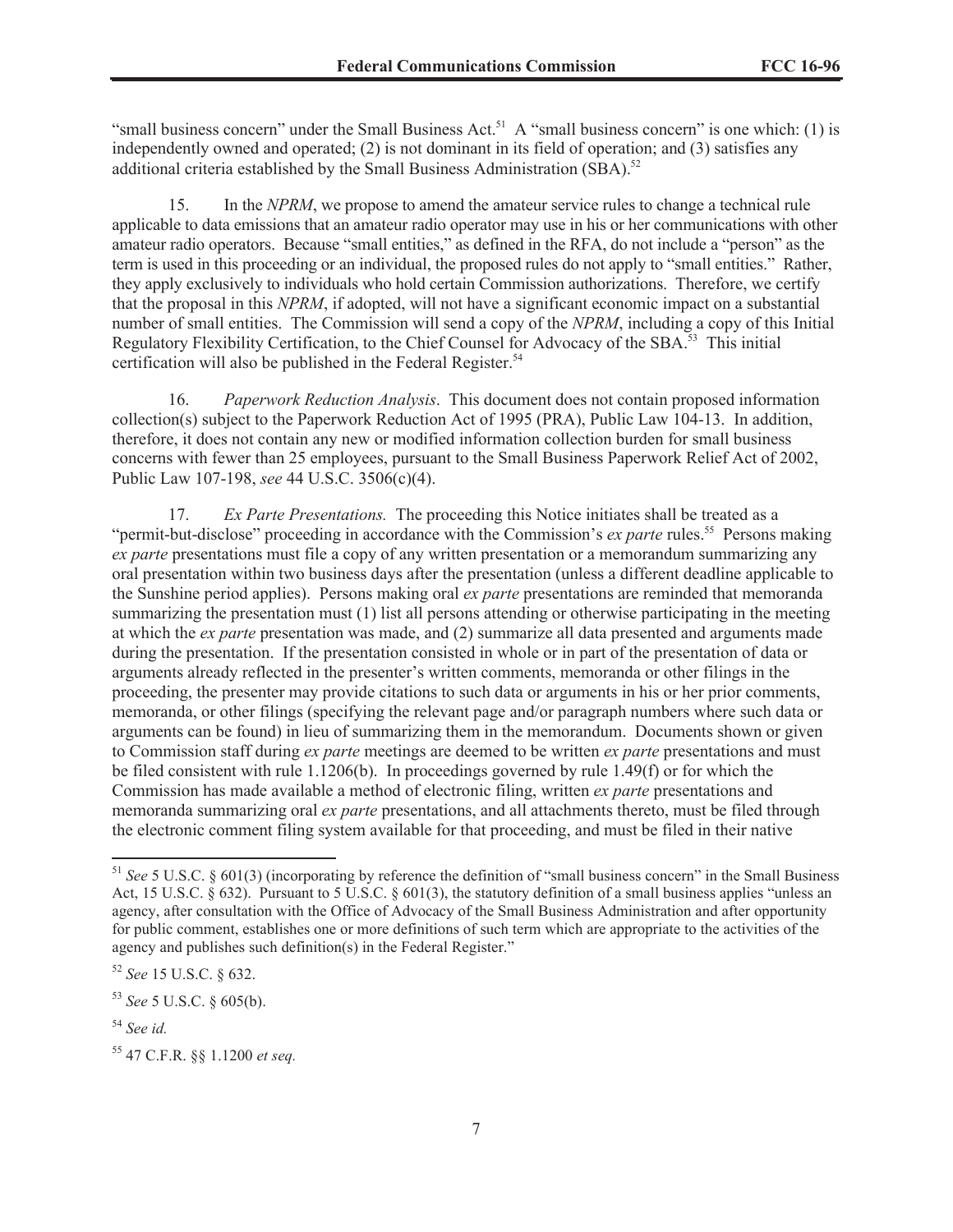format (*e.g.*, .doc, .xml, .ppt, searchable .pdf). Participants in this proceeding should familiarize themselves with the Commission's *ex parte* rules.

18. *Comment Dates.* Pursuant to sections 1.415 and 1.419 of the Commission's rules, 47 CFR §§ 1.415, 1.419, interested parties may file comments and reply comments on or before the dates indicated on the first page of this document. Comments may be filed using the Commission's Electronic Comment Filing System (ECFS). See *Electronic Filing of Documents in Rulemaking Proceedings*, 63 FR 24121 (1998).

- Electronic Filers: Comments may be filed electronically using the Internet by accessing the ECFS: http://fjallfoss.fcc.gov/ecfs2/.
- Paper Filers: Parties who choose to file by paper must file an original and one copy of each filing. If more than one docket or rulemaking number appears in the caption of this proceeding, filers must submit two additional copies for each additional docket or rulemaking number.

Filings can be sent by hand or messenger delivery, by commercial overnight courier, or by firstclass or overnight U.S. Postal Service mail. All filings must be addressed to the Commission's Secretary, Office of the Secretary, Federal Communications Commission.

- § All hand-delivered or messenger-delivered paper filings for the Commission's Secretary must be delivered to FCC Headquarters at  $\overline{445}$  12<sup>th</sup> St., SW, Room TW-A325, Washington, DC 20554. The filing hours are 8:00 a.m. to 7:00 p.m. All hand deliveries must be held together with rubber bands or fasteners. Any envelopes and boxes must be disposed of before entering the building.
- Commercial overnight mail (other than U.S. Postal Service Express Mail and Priority Mail) must be sent to 9300 East Hampton Drive, Capitol Heights, MD 20743.
- U.S. Postal Service first-class, Express, and Priority mail must be addressed to 445 12<sup>th</sup> Street, SW, Washington DC 20554.

19. People with Disabilities: To request materials in accessible formats for people with disabilities (Braille, large print, electronic files, audio format), send an e-mail to  $\leq$ FCC504@fcc.gov> or call the Consumer and Government Affairs Bureau at (202) 418-0530 (voice), (202) 418-0432 (TTY). This *NPRM* also may be downloaded from the Commission's web site at <http://www.fcc.gov/.

#### **VI. ORDERING CLAUSES**

20. IT IS ORDERED that, pursuant to Sections 4(i), 303(r), and 403 of the Communications Act of 1934, as amended, 47 U.S.C. §§ 154(i), 303(r), and 403, that this *Notice of Proposed Rulemaking*  is HEREBY ADOPTED.

21. IT IS FURTHER ORDERED that, pursuant to Section 1.407 of the Commission's Rules, 47 C.F.R § 1.407, the Petition for Rulemaking, RM-11708, filed by the American Radio Relay League, Inc., on November 15, 2013 IS GRANTED to the extent indicated herein, and is otherwise DENIED.

22. IT IS FURTHER ORDERED that the Commission's Consumer and Governmental Affairs Bureau, Reference Information Center, SHALL SEND a copy of this *Notice of Proposed*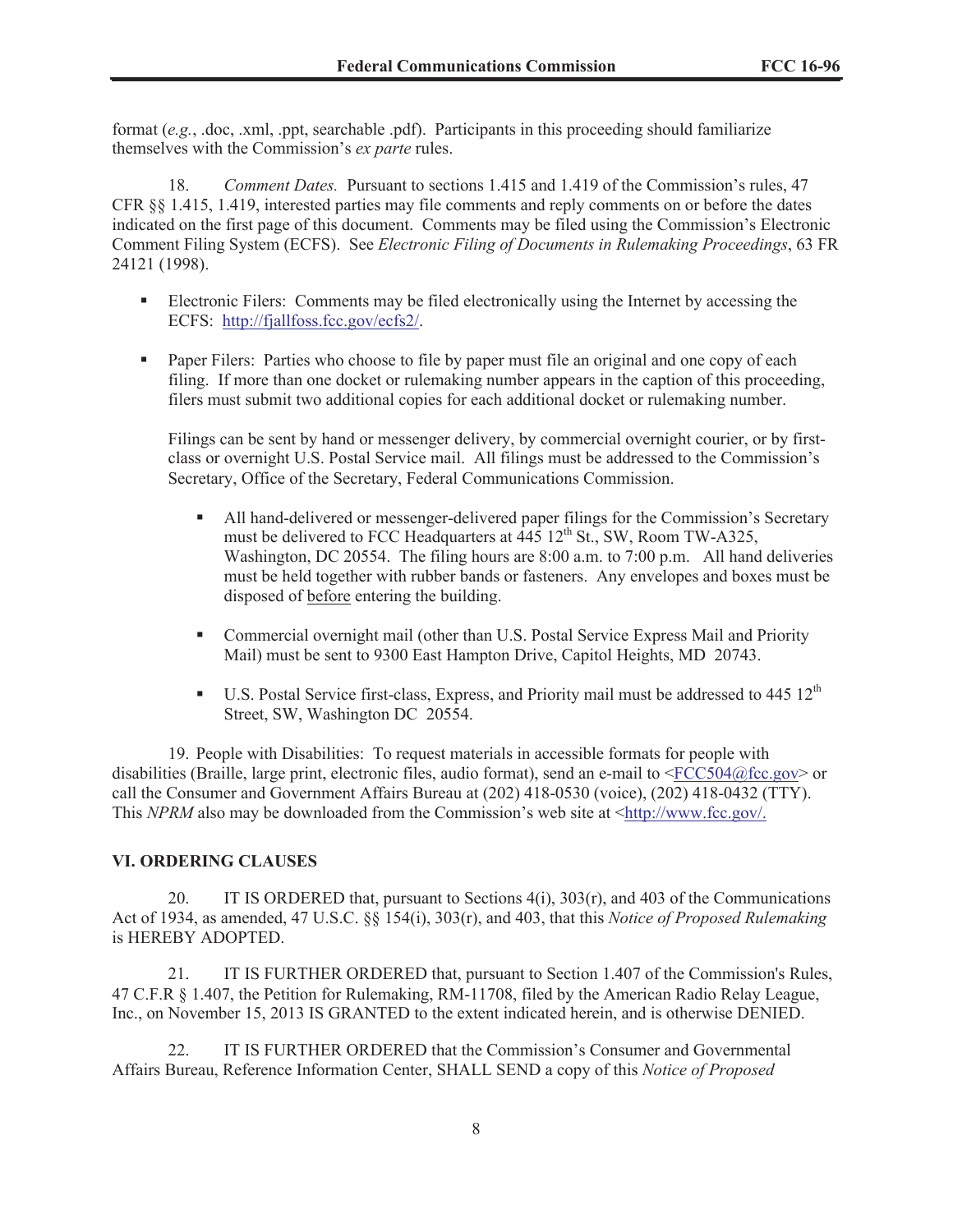*Rulemaking*, including the Initial Regulatory Flexibility Certification, to the Chief Counsel for Advocacy of the Small Business Administration.

#### FEDERAL COMMUNICATIONS COMMISSION

Marlene H. Dortch Secretary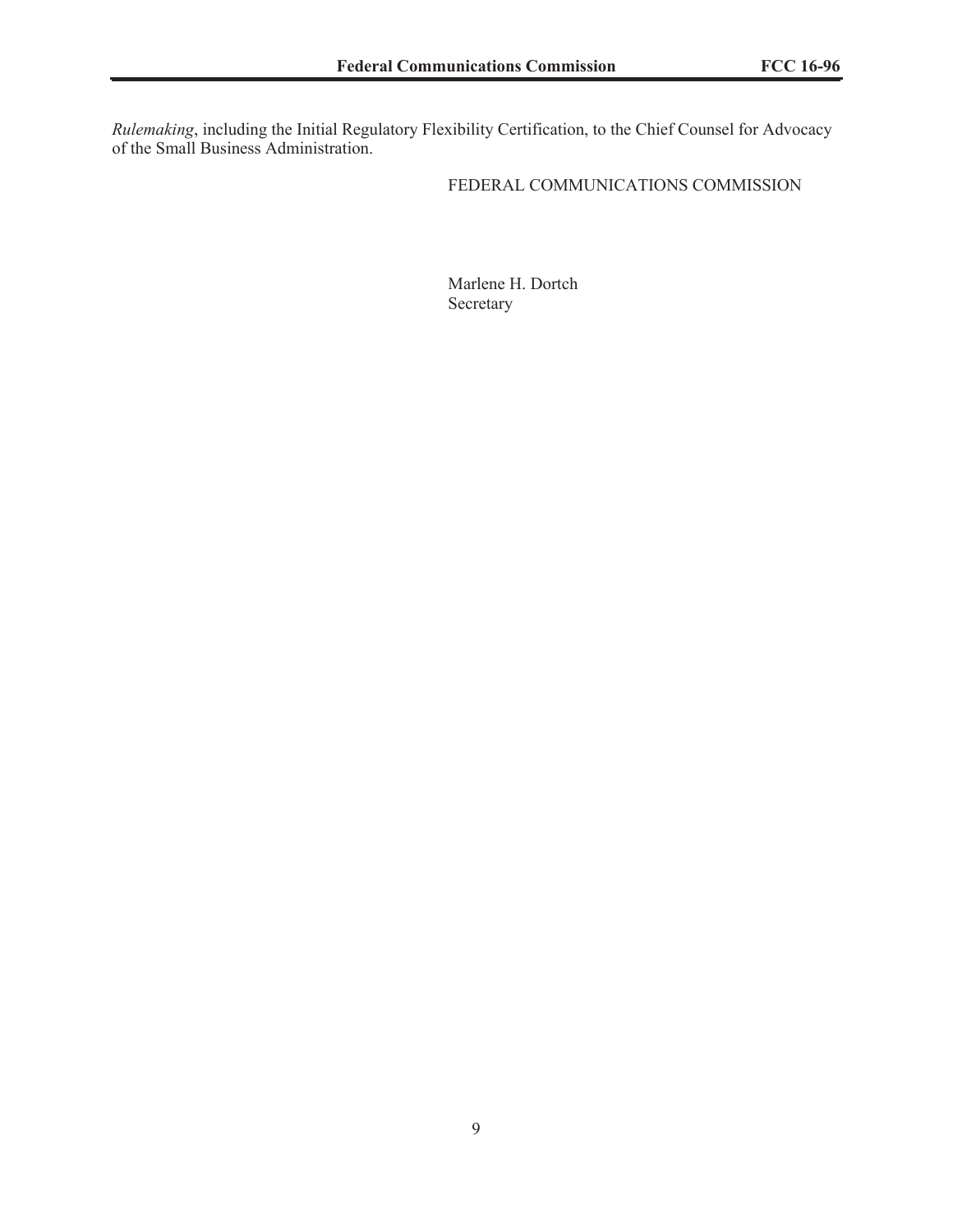### **APPENDIX**

#### **Proposed Rules**

Chapter 1 of Title 47 of the Code of Federal Regulations is proposed to be amended as follows:

Part 97 - Amateur Radio Service

1. The authority citation for part 97 continues to read as follows:

**Authority: 48 Stat. 1066, 1082, as amended; 47 U.S.C. 154, 303. Interpret or apply 48 Stat. 1064- 1068, 1081-1105, as amended; 47 U.S.C. 151-155, 301-609, unless otherwise noted.** 

2. Section 97.305 is amended by revising the entry for 28.0-28.3 MHz in the table in paragraph (c) to read as follows:

#### **§ 97.305 Authorized emission types.**

\* \* \* \* \*

 $(c) * * *$ 

|                 |                          | Wavelength band  Frequencies   Emission types authorized   Standards see §97.307(f), paragraph: |
|-----------------|--------------------------|-------------------------------------------------------------------------------------------------|
| * * * * *       |                          |                                                                                                 |
| HF:             |                          |                                                                                                 |
| $* * *$         |                          |                                                                                                 |
| 10 <sub>m</sub> | 28.0-28.3 MHz RTTY, data | (3)                                                                                             |
| *****           |                          |                                                                                                 |

3. Section 97.307 is amended by reserving paragraph  $(f)(4)$  and revising paragraphs  $(f)(3)$ ,  $(5)$ , and (6) to read as follows:

#### **§ 97.307 Emission standards.**

\* \* \* \* \*

(f) \* \* \*

(3) Only a RTTY or data emission using a specified digital code listed in § 97.309(a) of this part may be transmitted.

(4) [Reserved]

(5) A RTTY, data or multiplexed emission using a specified digital code listed in § 97.309(a) of this part may be transmitted. A RTTY, data or multiplexed emission using an unspecified digital code under the limitations listed in § 97.309(b) of this part also may be transmitted, provided the bandwidth does not exceed 20 kHz.